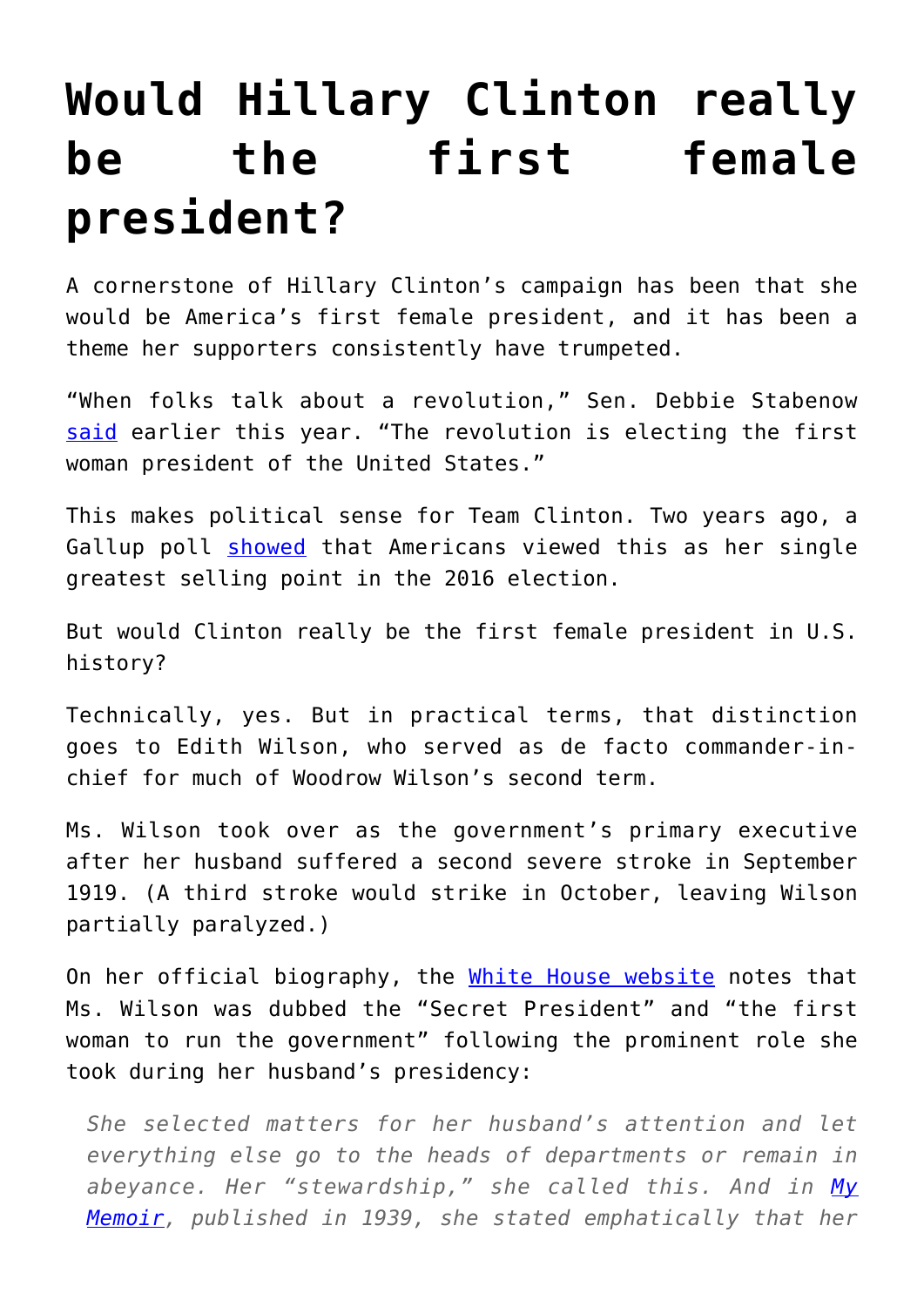*husband's doctors had urged this course upon her.*

The extent of Ms. Wilson's governing influence during this period has been subject to debate among historians, but the White House is downplaying Ms. Wilson's "stewardship."

In his seminal history *[Modern Times](http://amzn.to/26UjOal)*, Paul Johnson chronicles the great lengths the government undertook to conceal the president's illness and the active role Ms. Wilson took for the remainder of Wilson's presidency:

*The private secretary, Joseph Tumulty, conspired with Wilson himself and his wife Edith to make her the president, which she remained for 17 months. During this bizarre episode in American history, while rumours circulated that Wilson was stricken with tertiary syphilis, a raving prisoner in a barred room, Mrs. Wilson, who had spent only two years at school, wrote orders to cabinet ministers in her huge childish hand ('The President says…'), sacked and appointed them, and forged Wilson's signature on Bills.*

The record is pretty clear that President Wilson could barely function during the final 17 months of his presidency, and only for brief periods of time. Edith Wilson played a significant role during this time, even sacking Secretary of State Robert Lansing (whom she "hated").

What do you think? Will Americans accept the idea that Edith Wilson was de facto president? Or will her role in history remain mostly a footnote because she was not elected?

—

*[Jon Miltimore](https://www.facebook.com/jmiltimore/?fref=ts) is the Senior Editor of [Intellectual Takeout.](https://www.intellectualtakeout.org/) He is the former Senior Editor of The History Channel Magazine and a former Managing Editor at Scout Media.*